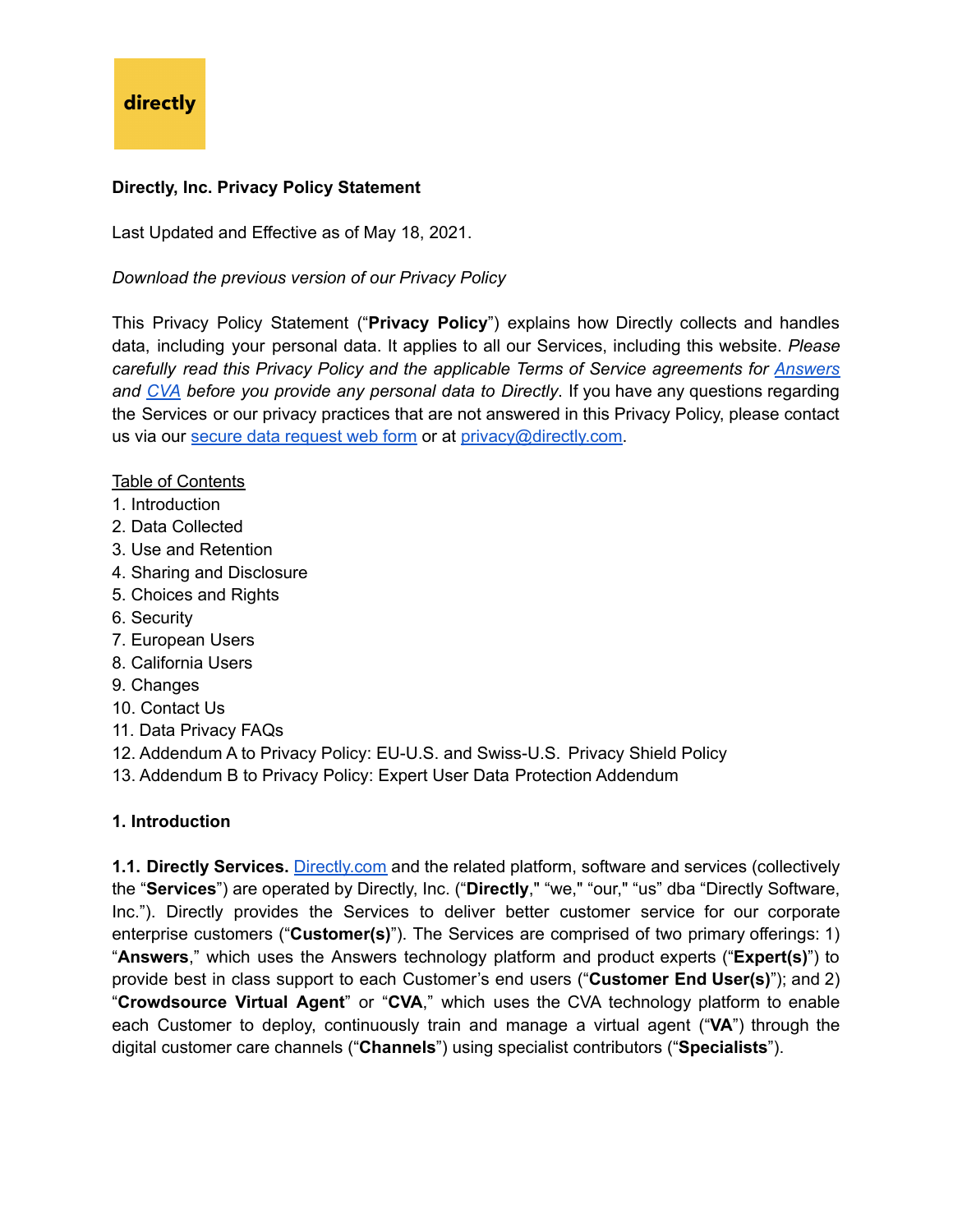Experts and Specialists hereinafter are referred to collectively in this Privacy Policy as "**Expert User(s).**" Expert Users can earn rewards for answering or classifying questions submitted by Customer End Users, either through personalized or automated responses (collectively "**Services Content**").

**1.2. Purpose & Scope.** This Privacy Policy describes how we collect, use and share different types of data, including personal data and the choices you have with respect to your personal data. By **"Personal Data**," we mean any type of information that identifies, or reasonably could be used to identify, you as an individual, as part of a household or associated with a device. Certain legal jurisdictions, for example, the European Economic Area countries "**EEA**," or the State of California, apply different definitions of personal data or similar terms. Where applicable, we will use that specific definition of personal data or similar applicable term. We refer to data that falls outside any applicable legal definition of personal data, such as publicly available, de-identified or anonymous data, as "**Other Data**." Personal Data and Other Data are referred to collectively as "**Data**." All capitalized terms not defined in this Privacy Policy are defined in the **[Answers](https://directly.com/legal/) Terms** or CVA [Terms,](https://directly.com/legal/cva-terms-and-privacy/) and your use of the Services is subject to the applicable Terms. By accessing [directly.com](http://www.directly.com) or submitting Personal Data through the Services, you consent to the processing of your Personal Data in accordance with this Privacy Policy. If you do not agree with our Privacy Policy or respective Terms, do not access or use [directly.com](http://www.directly.com), the Services or any other aspect of Directly's business offerings, and in such case, you should (a) take the necessary steps to remove cookies from your computer after leaving our website and/or Services (see Section 2.3 below), and (b) discontinue any future access or use.

**1.3. Minors.** Our Services (including [directly.com\)](http://www.directly.com) are intended for adults and not for minors: Anyone under the age of 18 is not permitted to access or use the Services, except with Directly's prior written permission. You also must not permit any person under the age of 18 to access our Services. We do not intentionally gather personal data from minors under applicable legal age requirements. If a minor submits Personal Data to Directly and we learn that the Personal Data is of a child under the applicable age requirement, we will attempt to delete the Personal Data as soon as possible. If you believe that we may have any Personal Data of a child under the applicable age requirement, please contact Directly at [legal@directly.com.](mailto:legal@directly.com)

**1.4. Scope of Application.** The Privacy Policy applies to your access to and use of the Services, either as a visitor to [directly.com](http://www.directly.com) or as an Expert User. This Privacy Policy does not apply in the following circumstances:

- First, the Privacy Policy does not apply to our Customers or our Customer's authorized personnel, whose license and access to the Services is governed by a separate legal agreement with Directly (each a "**Customer Agreemen**t") and, in certain cases, supplemental terms.
- Second, the Privacy Policy does not apply to Customer End Users who post customer service questions through independent websites, helpdesk systems and customer service channels managed by each Customer.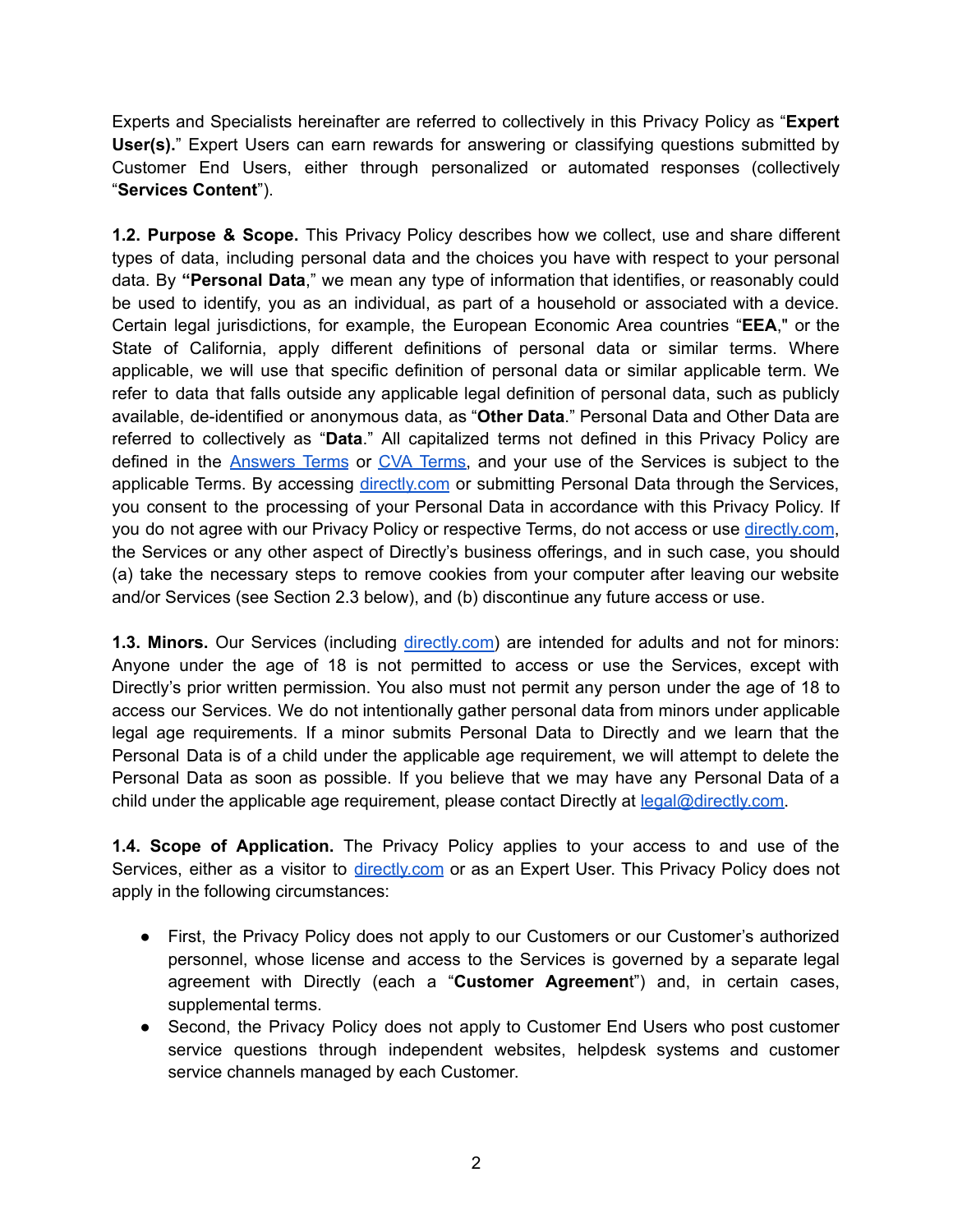• Third, the Privacy Policy does not apply to any third-party websites or other digital properties, applications, services, products or software ("**Third-Party Services**") even if they link to or from or framed within directly.com or the Services, or any other third-party products, services or businesses such as our Customers. Accordingly, in each of these circumstances you should reference and review carefully the privacy policies and practices of those independent third parties.

# **2. Data Collected**

**2.1. Expert Users and Registration for a Directly Account.** We collect Personal Data in different ways depending on the circumstances of your use of our Services and the choices you make about the Personal Data you submit to us. You can visit [directly.com](http://www.directly.com) and certain subdomains without registering, but to become an authorized Expert User eligible to submit Services Content, you will need to create an account with Directly ("**Directly Account**") and submit the following types of Personal Data: legal name, email address and/or mobile phone number, a personal headshot photo, physical mailing address, legal residence information and regional location of access, birthdate, verification phone number and government identification ("**Expert Registration Information**"). We also automatically collect Data such as device information and internet protocol address ("**IP Address**"). As an Expert User, you must also select your username, sometimes referred to on our platform as your "alter ego." Please select your username carefully consistent with our Terms and your privacy preferences. Please read our current guidelines on the Expert User Hub as there are rules and privacy consequences for your username selection. Generally, we recommend that Expert Users do not use their full legal name, which could be used to identify them, or use a fanciful, misleading or inappropriate username. Expert Users also have the option to create user profiles describing why they should be considered Expert Users, as well as their top skills and language abilities. We use elements of the Expert User Registration Information to verify your identity, combat fraud and abuse and keep our Services, Expert Users, Customers and partners secure. By registering for a Directly account, you authorize us and/or our Third-Party Providers (as described below) to verify Expert User Registration Information, including your identity and background. As described in our Terms, Directly or Customers may impose additional terms and duties for your eligibility ("**Supplemental Terms**"). You will be given an opportunity to review and consent to such Supplemental Terms. For example, where a Customer or applicable data protection or other law requires special expert certification measures or other protocols, and subject to your consent, Expert Users may be asked to provide additional Personal Data relating to background, location of access or legal residence.

**2.2. Log and Usage Information.** We also collect other types of Data, which may be construed as Personal Data in certain jurisdictions and under certain contexts, including the following: usage information such as how you have used our Services, IP address and other technical data such as browser type, unique device identifiers and information, language preference, referring site and the date and time of access, operating system and mobile network information; approximate location data (from IP address); information regarding interactions with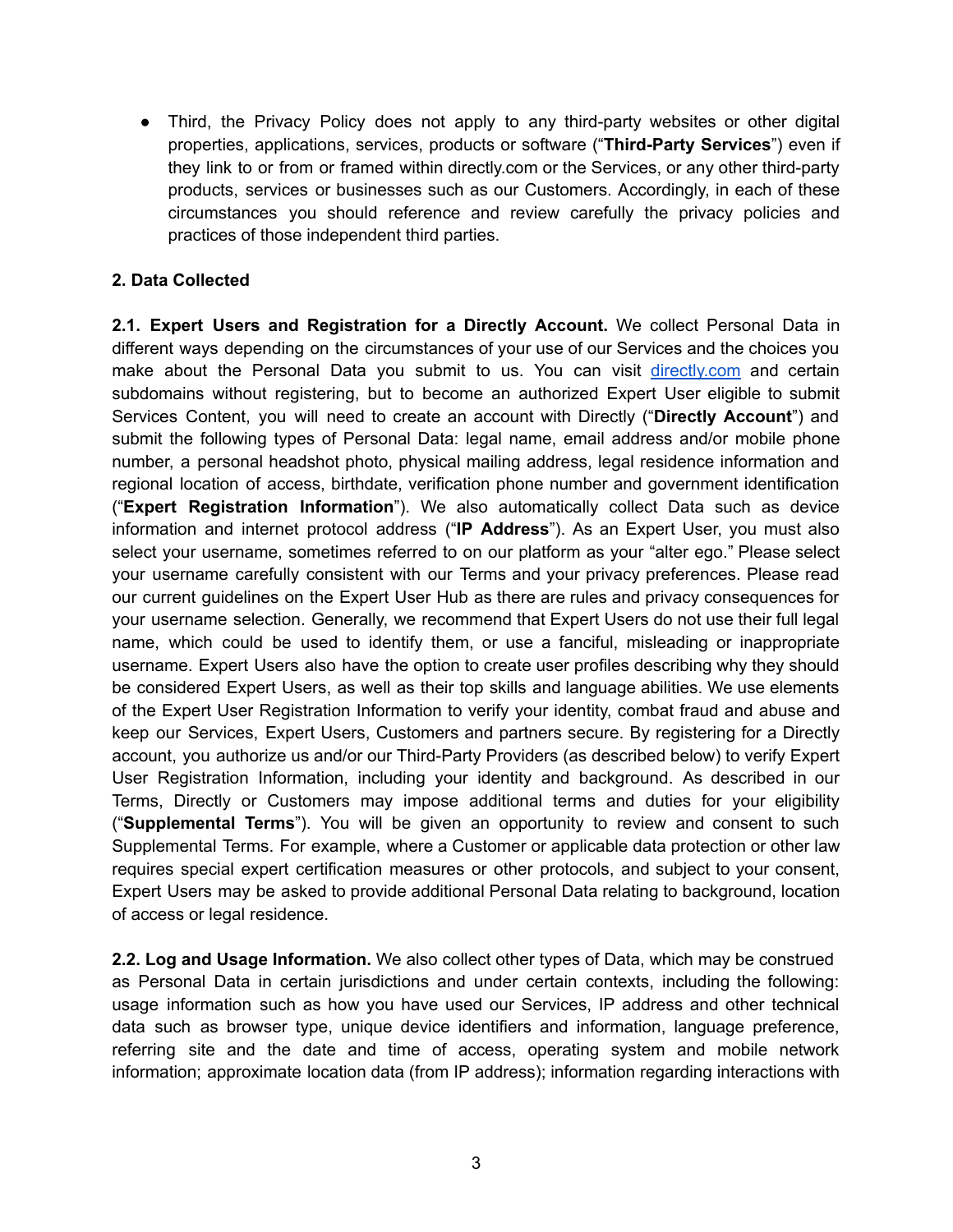our Services, such as votes on Services Content, feedback, comments, poll and survey responses and other information you may provide us.

**2.3. Cookies.** Please refer to [Directly's](https://directly.com/legal/cookie-policy/) Cookie Policy, which is incorporated in this Privacy Policy, for detailed information about the use of cookies and other tracking technologies on our website.

**2.4. Data Collected by Third Parties.** We also may process Data, including Personal Data, from certain third-party providers (each a "**Third-Party Provider**") who collect Data from you to verify, update or supplement the Data you provide, or we collect automatically. We use Third-Party Providers for functionalities and information needed to deliver the Services. For example, if you access our Services from the independent services of Third-Party Providers in connection such as the Apple App Store, Google Play, Salesforce App Store or another third-party app platform, you are subject to the privacy policies of the respective provider. Our Services and associated technology also enable one or more Third-Party Provider services (e.g., Google Analytics) to collect certain types of Data (such as device identifiers) so we can analyze how our Services are used. We may also link or integrate with certain Third-Party Providers, such as Jumio or ThreatMetrix, who collect personal data subject to separate terms and privacy policies for identity verification and fraud protection. Please remember that all Data collected by Third-Party Providers are governed by the respective provider's terms of service, privacy and other policies.

## **3. Use and Retention**

**3.1. Use.** We and our Third-Party Providers use Data, including Personal Data to: (i) provide our Services; (ii) promote, analyze and improve our Services; (iii) comply with applicable law and enforce our Terms, and (iv) detect and prevent fraud, harmful or abusive conduct, or other injury to Expert Users, Customers, Directly or third parties. Some examples of how we may use Personal Data include:

- Creating your Directly Account;
- Identifying you on our system, and verifying your actual identity and Registration Information, to ensure the security and integrity of our Services and enable you to send or respond to certain routed Tasks;
- Responding to your inquiries to administer and improve our Services;
- Informing the applicable Customer of your relevant activity on the Services;
- Providing technical support and respond to inquiries by Expert Users and Customers;
- Soliciting input and feedback to improve and customize your Expert User experience;
- Informing you about new features, services and programs on the Services;
- Customizing your use of the Services and content or other material that we may send to you from time to time;

● Conducting aggregate analysis and business intelligence to enable us to better operate, protect, make informed decisions and improve and report on the performance of our Services and business performance;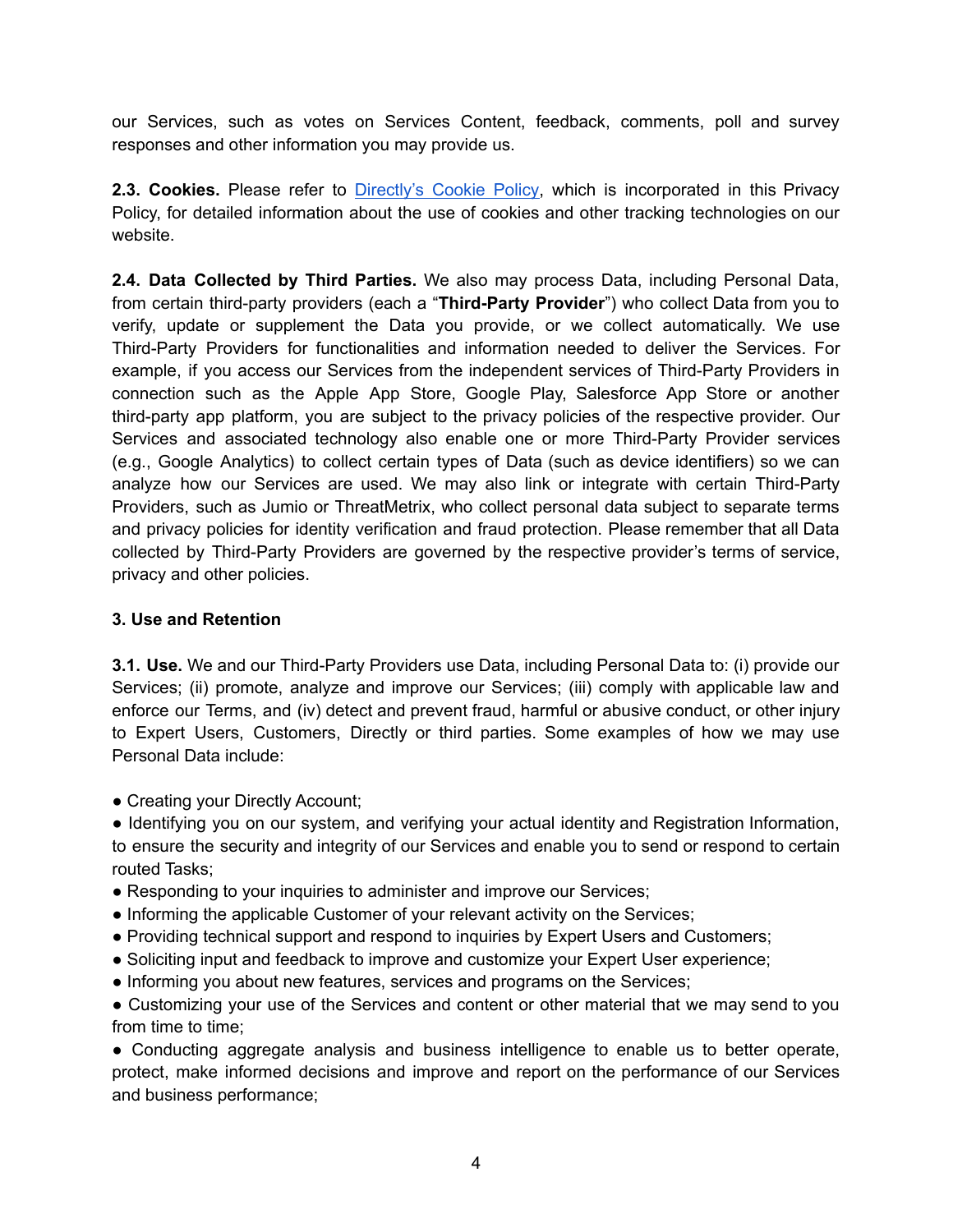● For audits, legal and regulatory purposes or compliance with industry and other standards;

● Preventing or taking action against conduct or content that is, or may be, in breach of our Terms, Privacy Policy, contractual or applicable law, including combating fraud and abuse; and • For any other purpose, provided we disclose this to you at the relevant time, and where required, obtain consent to the proposed use of your Personal Data.

**3.2. Retention.** Where Directly is processing and using your Personal Data, we will store your Personal Data only for as long as required to fulfil the purposes set out herein and permitted to do so by applicable law. For example, where Directly is required by law to retain your Personal Data longer, or where your Personal Data is required for Directly to assert its legal rights or protect our Services, Directly, or third-party rights, we will retain your Personal Data until the end of the relevant retention period or until there is no longer a necessity. Please note that we have a variety of obligations to retain Personal Data you provide to us, including to ensure that rewards and associated payments can be appropriately processed and to protect our Services, Directly and third-party rights, consistent with applicable law and our legal obligations. Accordingly, even if you close your Directly Account, we may retain certain data to protect these rights and interests or meet these obligations.

### **4. Sharing and Disclosure**

**4.1. General.** Directly does not sell or rent your Personal Data. We share Personal Data collected by Directly with Third-Party Providers only in defined circumstances, including: (i) with your consent; (ii) to an authorized Third-Party Provider who meets required privacy, security and data protection standards; or (iii) when we have a good faith belief it is required or permitted by law, such as pursuant to a subpoena or other legal process, or to enforce our Terms or legal rights.

**4.2. Third-Party Providers.** We share data with certain Third-Party Providers who help us provide the Services. For example, certain Third-Party Providers help us with such activities as web hosting, data analysis, fraud and integrity protection. Currently, we use Amazon for hardware, software, networking and storage services which are necessary to operate our website and Services. We also reserve the right to share Personal Data with Third-Party Providers, such as merchants (e.g., PayPal), application providers (e.g., Lessonly), and identity verification providers (e.g. Jumio and ThreatMetrix) as necessary to process payments, verify and qualify Expert Users and provide Services. Except as otherwise stated in this Privacy Policy, such Third-Party Providers are prohibited from using Personal Data other than to provide the services specified under written contract by Directly and for no other purposes. Subject to the foregoing, you expressly consent to the sharing of your Personal Data and Other Data with these Third-Party Providers for these limited purposes.

**4.3. Third-Party Acquirer.** If we merge with another company causing your Personal Data and Other Data to become subject to a materially different privacy policy, we will notify you before the transfer. You can opt out of any new policy by deleting your account during the notice period.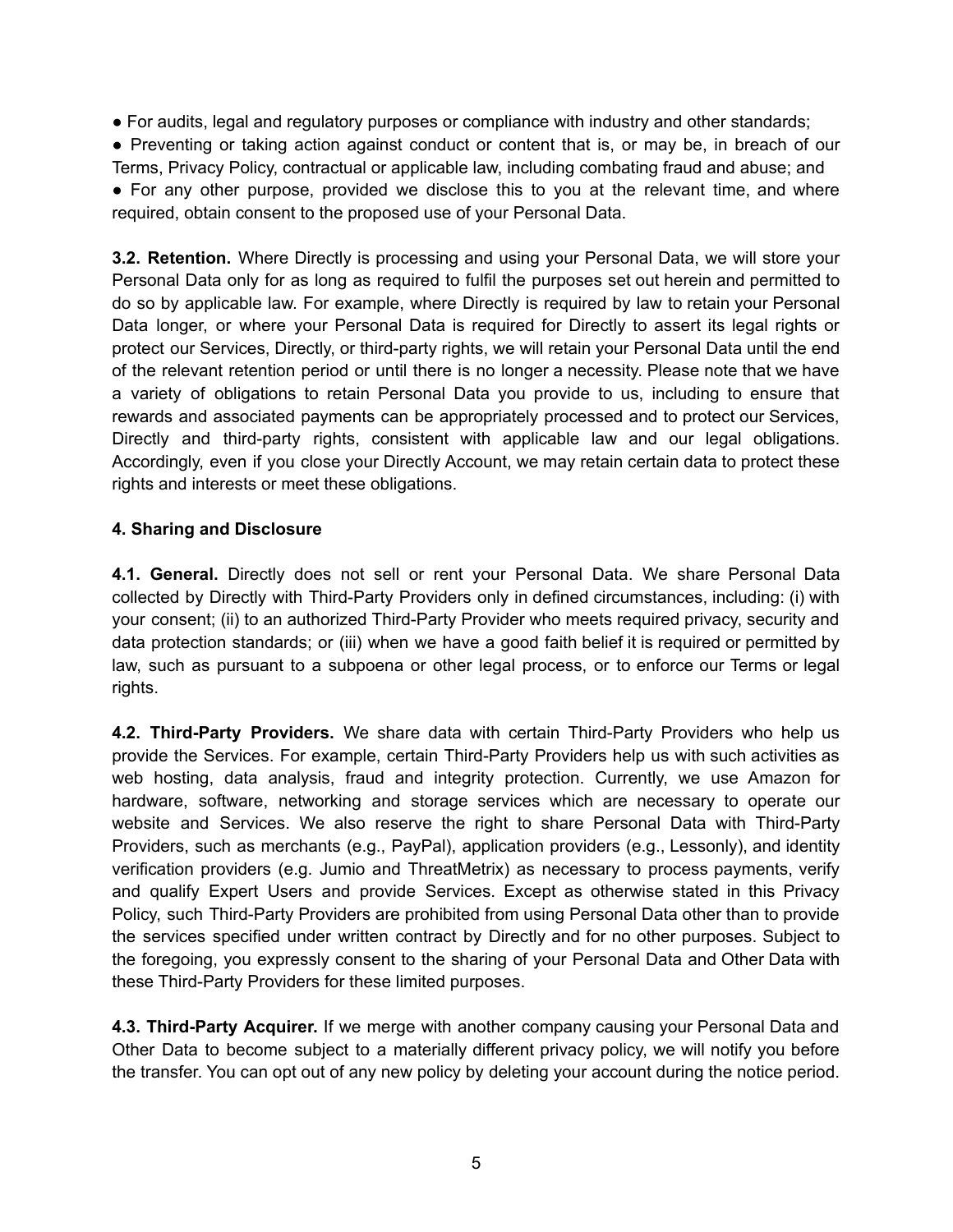**4.4. Expert Users.** We disclose certain limited content of each request for Answers (e.g., non-personally identifiable usernames or first names of Expert Users). We also share Other Data with Expert Users about their responses to Answers and the generation of Services Content.

**4.5. Customers and Customer End Users.** We disclose the content of the responses (including the first name of the Expert User who responded) to the Customer who generated the request (and to any subsequent Customer End User that pose similar requests). When an Expert User responds to requests from Customer End Users, certain limited and filtered Data contained in the response, such as a username, the text of the response and other Personal Data (such as an Expert User's personal headshot or picture) will be accessible to Customers and Customer End Users. You understand and agree to the sharing of such Data.

**4.6. Usage Data.** Directly may use or disclose (except as expressly provided herein) the personal data of Expert Users, except where prohibited by applicable law or otherwise required by legal duty. Notwithstanding the foregoing and for the avoidance of doubt, Directly may use and disclose data about usage of the Services that does not identify or reasonably could be anticipated to be used to identify any individual user of the Services or otherwise constitute Personal Data ("**Usage Data**"). We share Usage Data about our website and Services with our business partners. We reserve the right to use and disclose Usage Data for any purpose and to any third parties subject to the terms herein.

**4.7. Future Affiliates.** Although we currently do not have a parent company, any subsidiaries, joint ventures or other companies under a common control (collectively, "**Affiliates**"), we may in the future. We may share some or all of your Personal Data with these Affiliates, in which case we will require our Affiliates to honor this Privacy Policy. If another company acquires our company or our assets, including pursuant to a bankruptcy or similar proceeding, that company will possess the Personal Data collected and stored by us and will assume the rights and obligations regarding your Personal Data as described in this Privacy Policy.

**4.8. Legal Disclosures.** We reserve the right to disclose your Other Data and Personal Data as required by law in connection with any legal investigation, when we believe that disclosure is necessary to protect our rights (or those of other Users or third parties) and/or to comply with a judicial proceeding, or valid court order, warrant, subpoena or legal process served on us.

**4.9. Communications.** We will send you service-related announcements when it is necessary or beneficial to do so. For instance, if our Services are temporarily suspended for maintenance, we might send you an email or other communications. We also may send you notifications on your mobile device and you may disable these notifications in the settings of your device. Based upon the Personal Data you provide us, we will send you a welcome email to verify your username and password. We will also communicate with you in response to your inquiries to provide the services you request, manage your Directly Account, solicit your feedback or update you on new policies. We will communicate with you by email or mobile phone in accordance with your indicated preferences. Please refer to Choices and Rights below.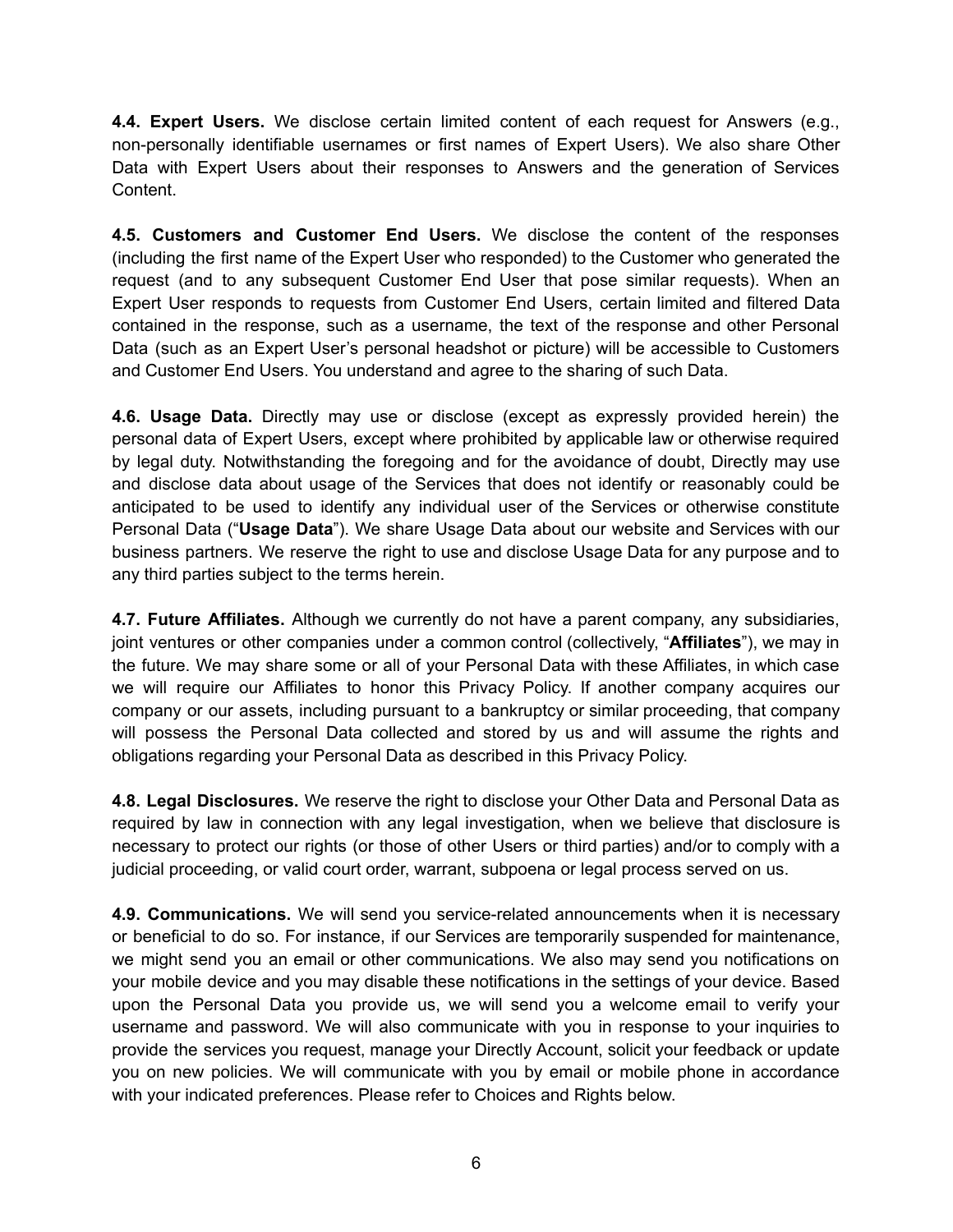# **5. Choices and Rights**

**5.1. Opt Out Choices.** You have choices and access rights regarding our use and disclosure of your Personal Data. If you no longer want to receive marketing-related emails from us going forward, you may opt out via the unsubscribe link included in such emails. If you wish to access, amend or delete Personal Data we hold about you, or if you have any objection to the processing of any Personal Data that we hold about you, please complete our [secure](https://privacyportal-eu.onetrust.com/webform/15281027-03c3-4fd3-9572-f38ab1d30f12/57870379-7e35-47ac-9690-21993bfbdc5a) data [request](https://privacyportal-eu.onetrust.com/webform/15281027-03c3-4fd3-9572-f38ab1d30f12/57870379-7e35-47ac-9690-21993bfbdc5a) web form and submit it to us as instructed on the form. If you ask us to delete your account, we will do so within a reasonable period of time, but we may need to retain certain Personal Data in order to satisfy our legal obligations or where we have a legitimate reason for doing so. If your Personal Data changes, or if you no longer desire our Services, you may update or deactivate your Directly Account by making the change in your account page or by completing a secure data [request](https://privacyportal-eu.onetrust.com/webform/15281027-03c3-4fd3-9572-f38ab1d30f12/57870379-7e35-47ac-9690-21993bfbdc5a) web form. We may be required to keep your Data and not delete your Data (or to keep your information for a certain time, in which case we will comply with your deletion request only after we have fulfilled such requirements). When we delete any Data, it will be deleted from the active database, but may remain in our archives. After deactivation of your Directly Account and deletion of Data from the active database, we may continue to use and disclose your Personal Data in accordance with this Privacy Policy. If you decide that you do not want us to use your Data in the manner described in the Privacy Policy, you may not use the Services. If you have already registered an account, you can cancel your account or correct or delete your Data by completing a secure data [request](https://privacyportal-eu.onetrust.com/webform/15281027-03c3-4fd3-9572-f38ab1d30f12/57870379-7e35-47ac-9690-21993bfbdc5a) web form.

**5.2. Access Rights. I**ndividuals located in certain countries, such as the European Union or EEA, have certain statutory rights in relation to their Personal Data. Please read Section 7.5 below carefully so you understand all of your rights and how to exercise all of your rights.

**6. Security.** The security and protection of your Personal Data is important to us. We follow generally accepted industry standards to protect the Data submitted to us, both during transmission and once we receive such Data. No method of transmission over the Internet, or method of electronic storage, is 100% secure however. Therefore, while we strive to use commercially acceptable means to protect your Data, we cannot guarantee its absolute security. You use our Website and Services at your own risk, and you are responsible for taking reasonable measures to secure your account (like using a strong password). We urge you to take steps to keep your Personal Data safe (including your account password) and log out of your account after use. If your Directly Account is hacked, this may lead to unauthorized access, so be careful to keep your account data secure. We strongly recommend our Expert Users to use two factor authentication ("**2FA**") options. If you have any questions about 2FA options, contact [security@directly.com](mailto:security@directly.com).

# **7. Important Information for European Users**

**7.1. Data Export and Processing.** Our Services are accessible globally. We store and process Personal Data on servers located in the United States, and we may transfer Personal Data (as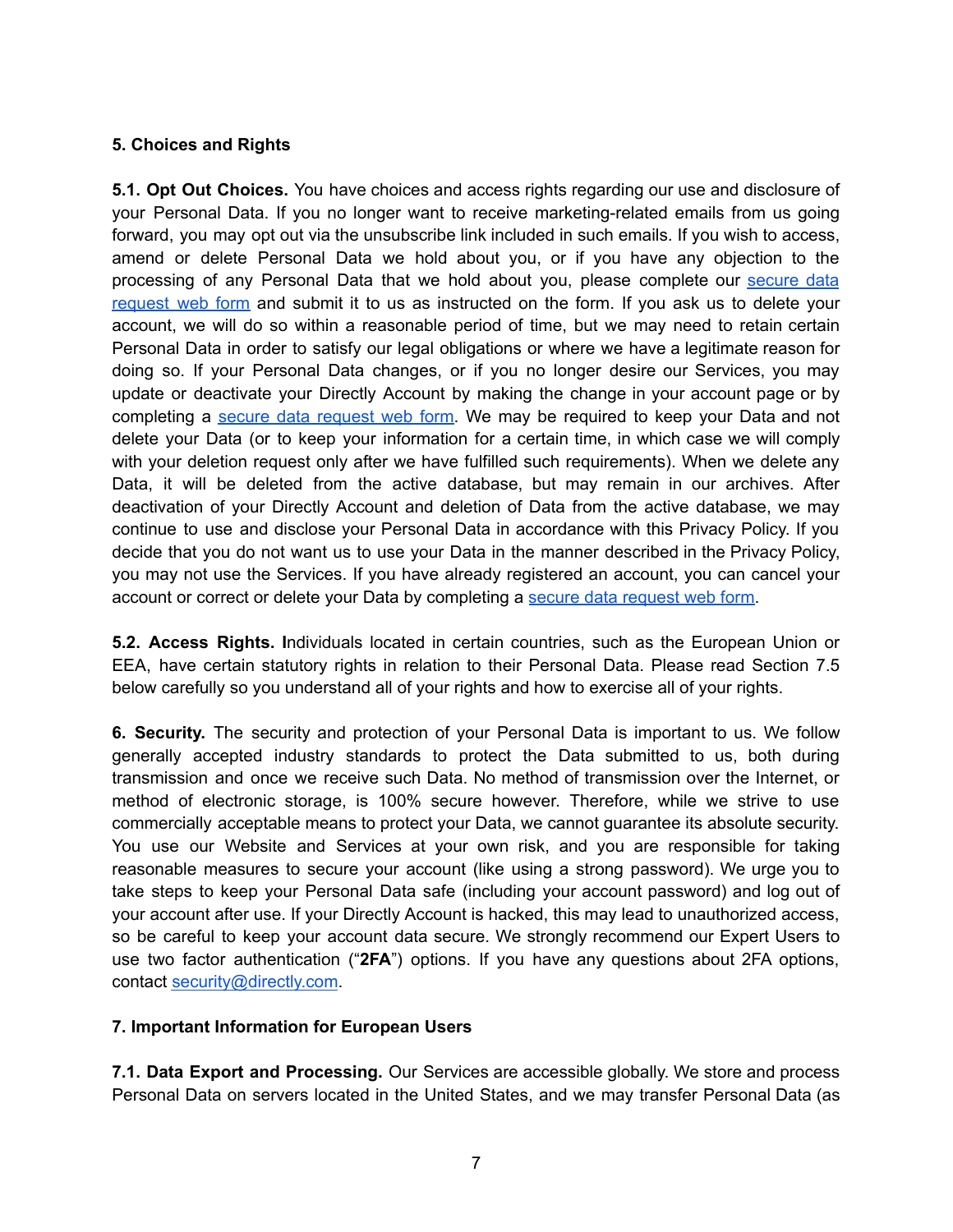defined under applicable law) to countries outside of your country of residence, which may have data protection laws that are different from the laws of the country where you reside. We will take measures to ensure that any such transfers comply with applicable data protection laws and that your Personal Data remains protected to the standards described in this Privacy Policy. By using our Services, you consent to the transfer, storage and processing of your Personal Data in the United States in accordance with this Privacy Policy and applicable law.

**7.2. Safeguards for Exports from EEA.** If you are located in the EEA or Switzerland, we comply with applicable laws requiring adequate levels of data protection for the transfer of Personal Data. You agree that Directly may transfer your Personal Data to countries other than the one in which you live.

**7.3. Legal Basis for Processing.** If you are an individual residing in the EEA, we collect and process information about you only where we have legal bases for doing so under applicable EU laws. The legal bases depend on the specifics of the Services you use and how you use those Services. This means we collect and use your information only where:

• We need it to provide you with or operate the Services, including to provide customer support using Expert Users, personalize features, fulfill the contract you have with Directly (or Directly has with each Customer or third party), or protect the integrity and security of the Services;

● It satisfies a legitimate interest (which is not overridden by your data protection interests), such as for anti-fraud protection or to protect our legal rights and interests;

- You give us consent to do so for a specific purpose; or
- We need to process your data to comply with a legal obligation.

If you have consented to our use of your Personal Data for a specific purpose, you have the right to change your mind at any time, but this will not affect any processing that has already taken place. Where we are using your Personal Data because we or a third party have a legitimate interest to do so, you have the right to object to that use though, in some cases, this may mean no longer using the Services or associated services.

**7.4. Identifying Data Controller and Data Processor and Different GDPR Roles.** Data protection laws in certain jurisdictions differentiates between the "controller" and "processor" of data. It is important to note that Directly acts as both as a Data Controller and as a Data Processor within the scope of the GDPR (as described below): (a) As a Data Controller, Directly is responsible for safeguarding the Personal Data of our Users and visitors to [directly.com;](http://www.directly.com) and (b) As a Data Processor, Directly is responsible for processing personal data in accordance with our Customer contracts and applicable law and safeguarding the data of Customer End Users. Directly's Customers generally serve as the controller of its Customer End Users' personal data. In this context, Directly serves as the processor of such personal data under instructions from each controller. Each Customer is also responsible for making sure that their respective Customer end user's privacy rights are protected, including responding to data subject requests. Directly will respond to such data subject requests from Customers and Customer End Users as a Data Processor; this means with respect to Personal Data of Customer End Users we must respond as a matter of law and contract through our Customer. On the other hand, with respect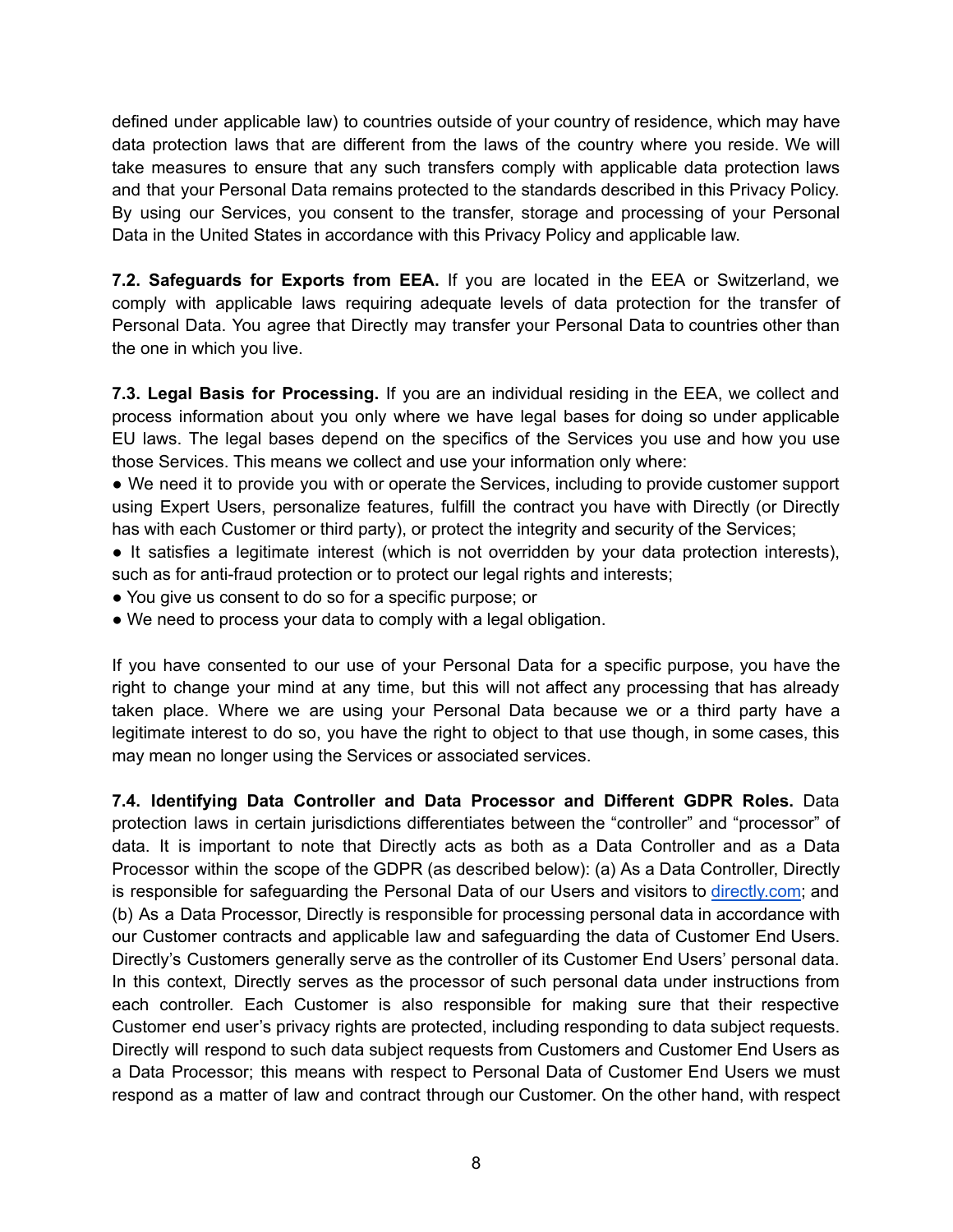to Expert Users, Directly serves as the controller of Expert User Personal Data and will directly respond to data subject request rights from Expert Users.

**7.5. Access Rights.** Individuals located in certain countries, including the EEA or European Economic Area, have certain statutory rights in relation to their personal data. Subject to any exemptions provided by law, such individuals may have the right to request access to their Personal Data, as well as to seek to update, delete or correct this information. They also have a right to restrict or object to processing and to data portability, where applicable. We may be legally required or permitted to deny or part of your request and, if we do deny your request, we will endeavor to explain the reasons underlying our decision.

**7.6. Data Protection Authority and Representative.** Subject to applicable law, you may also have the right to (i) restrict Directly's use of certain data elements that constitute your Personal Data; and (ii) lodge a complaint with your local data protection authority or the Irish Data Protection Commissioner, which is Directly's lead supervisory authority in the European Union. If you are a resident of the European Economic Area and believe we maintain your Personal Data within the scope of the General Data Protection Regulation ("**GDPR**"), you may direct questions or complaints to our European GDPR representative. To find the data protection authority in your country, please refer to this contact list. Our GDPR Data Protection Representative is [DataRep](https://www.datarep.com/) and can be contacted by sending an email to [consultancy@datarep.com](mailto:consultancy@datarep.com) quoting "Directly, Inc." in the subject line.

## **8. California Users**

**Do Not Track Signals.** As there is no accepted standard on how to respond to "**Do Not Track Signals**," we respond to such signals.

**California Consumer Privacy Act.** Notice for California Consumers. The California Consumer Privacy Act of 2018 ("**CCPA**") created specific privacy rights for California consumers. We share the same information about our practices with everyone, but use this notice to make disclosures required by the CCPA. This notice includes the following parts:

- **Transparency:** We are transparent about how your personal information is collected, used, shared and sold.
- **Control:** We put you in control of your personal information, including accessing and deleting your personal information.
- **Benefits to You:** We use your personal information to benefit you and to make your experiences better.
- **Transparency:** What Personal Information We Collect. You have the right to know what kinds of personal information Directly is collecting and our business purposes for that collection. We make this information available to consumers in the "Data Collected" Section 2 of this Privacy Policy.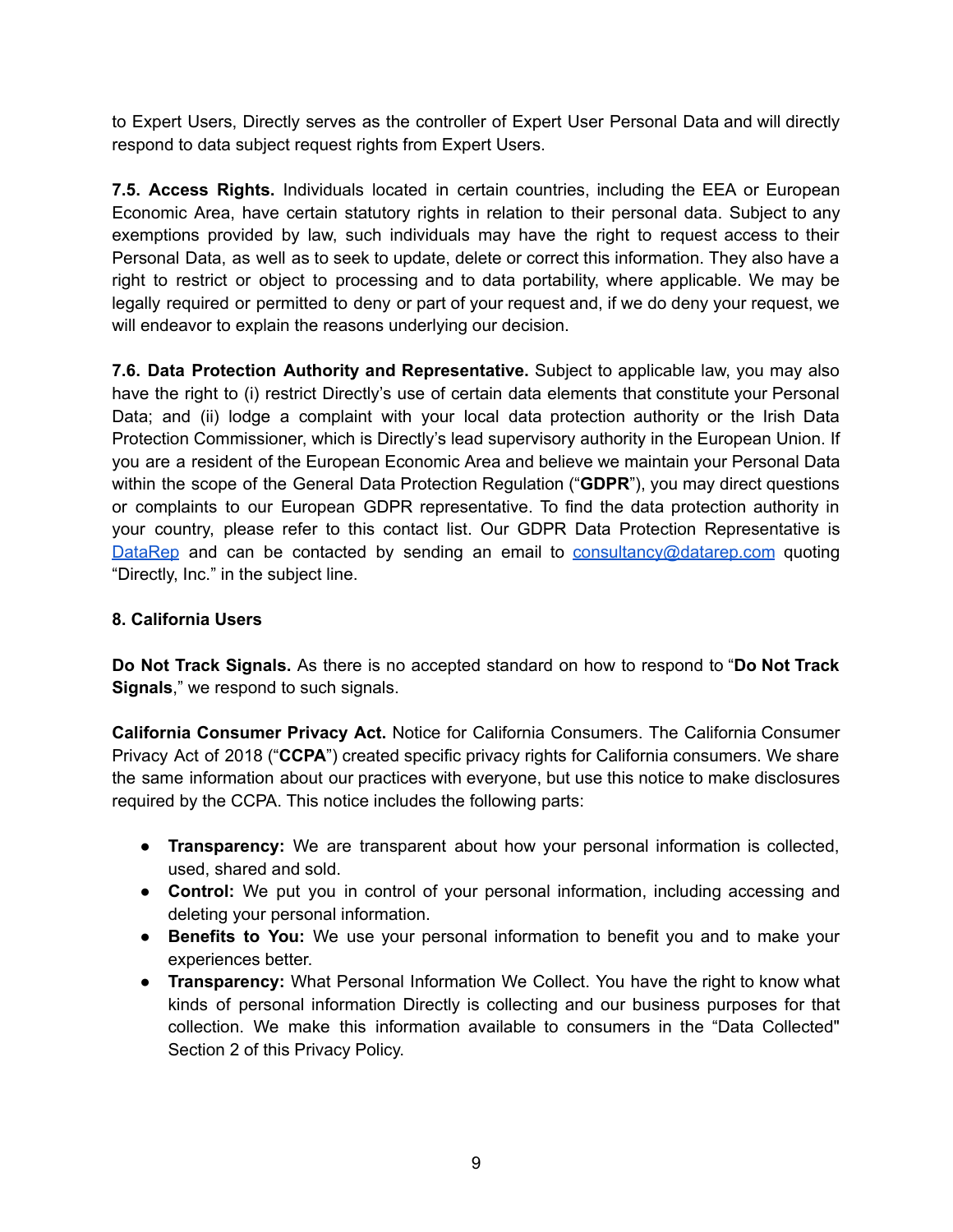**How We Use Your Personal Information.** You have the right to know how personal information is obtained, how it is used and our business purposes for that use. We make this information available to consumers in the "Use and Retention" Section 3 of this Privacy Policy.

**How We Share Your Personal Information.** You have the right to know if your personal information is shared with any third parties. We may share personal information to select Service Providers, as defined by the CCPA, who perform services specified by written contract. In addition, we may share personal information with third parties for other notified purposes as permitted by the CCPA. We make this information available to consumers in the "Sharing and Disclosure" Section 4 of this Privacy Policy.

**We Do Not Sell Your Personal Information.** You have the right to know whether your personal information is being sold. Your personal information is sold when it is shared with a third party for monetary or other valuable consideration for a purpose that is not a "business purpose" as set forth in the CCPA. Directly does not sell your personal information.

**Control: Right to Know, Right to Receive, Right to Delete.** You have the right to:

- Know what specific pieces of personal information Directly has collected and retained about you over the previous 12 months.
- Receive a copy of your personal information.
- Delete your personal information.

Directly aims to make it easy for you to exercise your rights by using our secure data [request](https://privacyportal-eu.onetrust.com/webform/15281027-03c3-4fd3-9572-f38ab1d30f12/57870379-7e35-47ac-9690-21993bfbdc5a) web [form](https://privacyportal-eu.onetrust.com/webform/15281027-03c3-4fd3-9572-f38ab1d30f12/57870379-7e35-47ac-9690-21993bfbdc5a).

**Right to "Opt Out" of "Sale."** *Directly does not sell your personal information, so we do not offer an opt out.*

**Benefits to You/Financial Incentives.** The CCPA allows businesses to offer consumers financial incentives for sharing personal information. For example, a business can offer a rewards program or provide a premium service to consumers as compensation for their personal information. Where Directly offers these programs, your participation is optional. If you choose to participate, your participation will be subject to any applicable terms, and you may withdraw at any time.

**Non-Discrimination.** The CCPA prohibits businesses from discriminating against you for exercising your rights under the law. Such discrimination may include denying a good or service, providing a different level or quality of service or charging different prices. The CCPA permits businesses to provide differing levels or quality or different prices where the business can demonstrate that the difference is reasonably related to the value to the business of the consumer's personal information.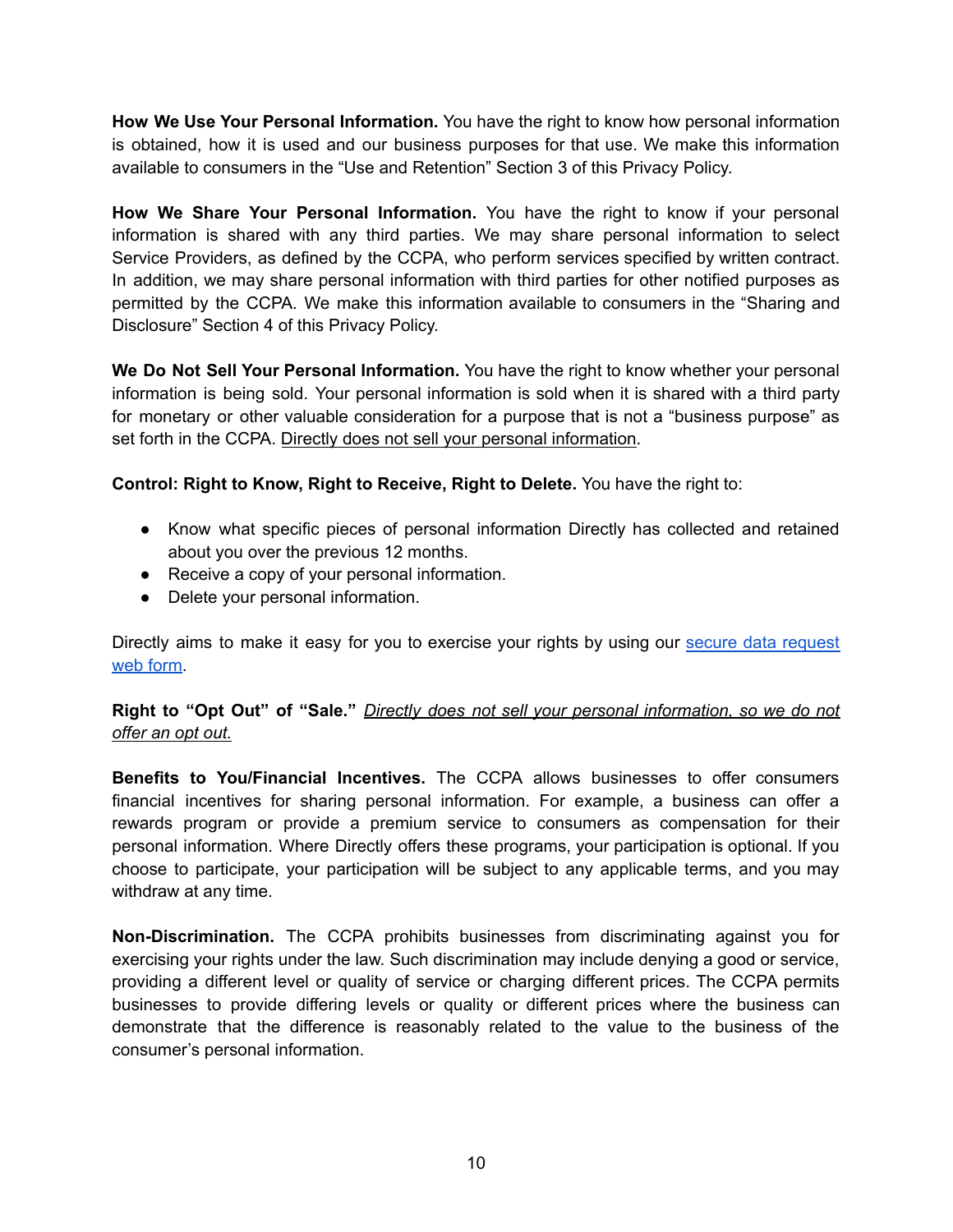**9. Changes.** We may periodically update this Privacy Policy. If we make any substantial changes, we may notify you by sending you an email to the last email address you provided to us (if any) and/or by prominently posting notice of the changes on the website and via Services, so it is visible when you visit and/or log on to the website or Services for the first time after the change is posted. Your continued use of the website or the Services after the changes have been posted shall constitute your acceptance of the changes. If you do not agree to the updated Privacy Policy, you must cease your access and use of the websites and Services.

**10. Contact Us.** How do I contact Directly about questions or issues about my privacy? Any questions about this Privacy Policy or our practices with respect to your Data can be submitted via our secure data [request](https://privacyportal-eu.onetrust.com/webform/15281027-03c3-4fd3-9572-f38ab1d30f12/57870379-7e35-47ac-9690-21993bfbdc5a) web form.

# **11. Data Privacy FAQs**

# **How do I request information about the data you process, request deletion, make a data request or ask a question?**

If you wish to delete Personal Data you believe we hold about you, have another data rights request, or have a privacy or data protection related question, please use our [secure](https://privacyportal-eu.onetrust.com/webform/15281027-03c3-4fd3-9572-f38ab1d30f12/57870379-7e35-47ac-9690-21993bfbdc5a) data [request](https://privacyportal-eu.onetrust.com/webform/15281027-03c3-4fd3-9572-f38ab1d30f12/57870379-7e35-47ac-9690-21993bfbdc5a) web form and submit it to us as instructed. This form allows us to securely verify your identity so we can protect your privacy and fulfill your request in a timely manner.

**How does Directly and its Services operate?** As detailed in our Terms, Directly has entered into separate agreements with each Customer to govern the delivery, access and use of the Services including instructions for the processing of the personal data of their respective Customer End Users. Each Customer licenses Directly technology and configures their help desks to enable its Customer End Users to post Tasks to the Services for routing to Expert Users. It is important to note that Directly acts as both as a Data Controller and as a Data Processor within the realm of GDPR compliance: As a Data Controller, Directly is responsible for safeguarding the data of our Expert Users as they interact directly with our marketplace platform and our visitors to [directly.com](http://www.directly.com). As a Data Processor, Directly is responsible for safeguarding the data of our Customers Users as it flows through our marketplace platform.

**Who is my Data Controller?** If you are a visitor to [directly.com](http://www.directly.com) or an Expert User of the Services, your Data Controller is Directly, Inc. If you are a Customer End User (i.e., an individual that posted a support request via a Customer's website or digital property), then the Data Controller of your personal data is your respective Customer and you should direct all questions about your Personal Data to that Customer.

**What does Directly collect and do with my Personal Data?** Directly will process your Personal Data as set out in this Privacy Policy. The Data we collect depends on how you use our website and Services. Sometimes, we receive Data directly from you, such as when you create a Directly Account to register as an Expert User, complete a form or send us an email. Other times, we collect Data by recording interactions with our website or Services. The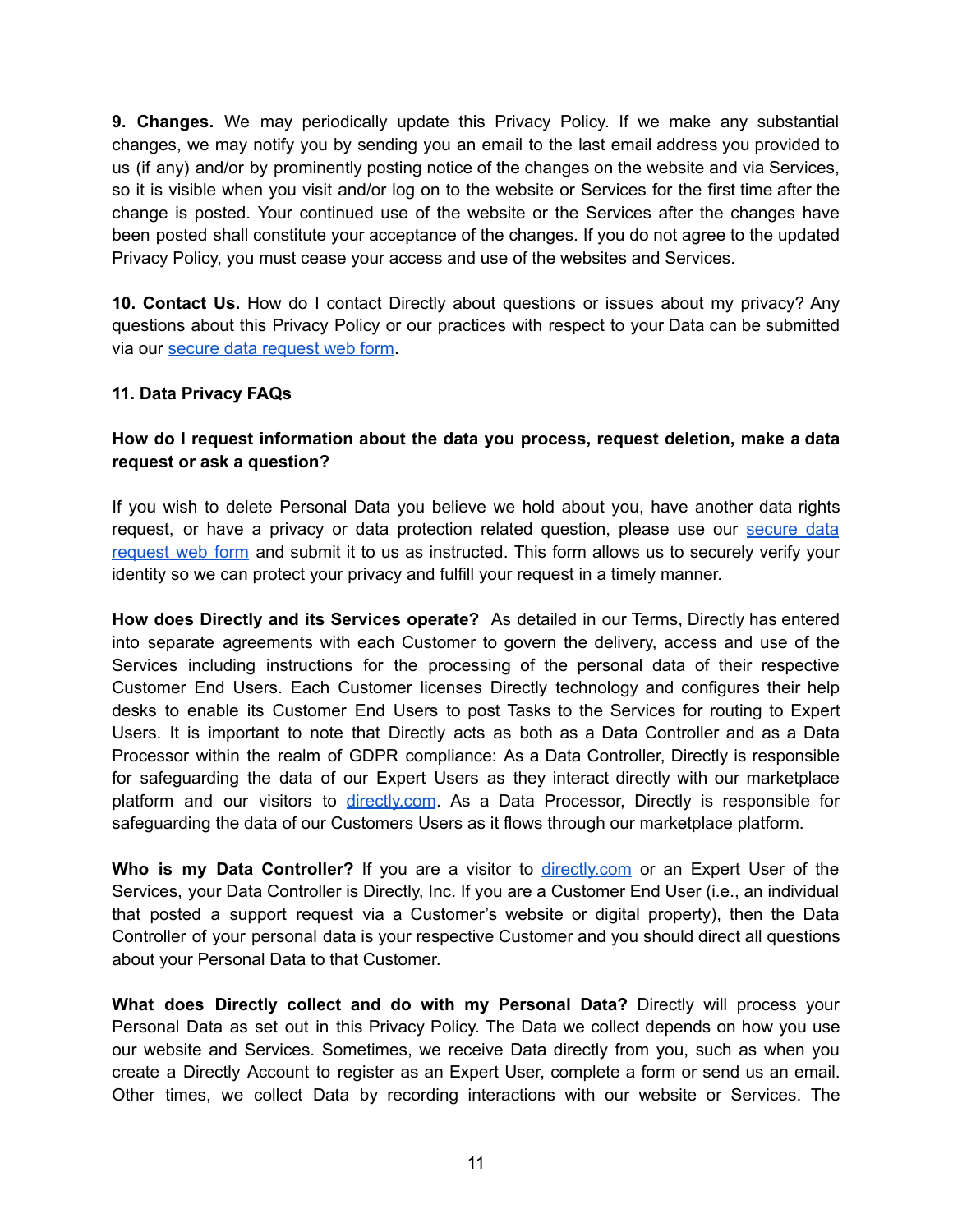collection and use of Data from a variety of sources is essential to our ability to provide the Services, and to help keep it trustworthy and secure. Further information about our use of your Data and Personal Data can be found in Section 2.

**Duration of processing of Personal Data.** Where Directly is processing and using your Personal Data as permitted by law or under your consent, we will store your Personal Data (i) only for as long as is required to fulfill the purposes set out below; (ii) until you object to Directly's use of your Personal Data (where Directly has a legitimate interest in using your Personal Data); or (iii) until you withdraw your consent (where you consented to Directly using your Personal Data). However, where Directly is required by mandatory law to retain your Personal Data longer or where your Personal Data is required for Directly to assert or defend against legal claims, we will retain your Personal Data until the end of the relevant retention period or until the claims in question have been settled. See Section 3.2, "Retention," for details.

**Why am I required to provide Personal Data?** As a general principle, your granting of any consent and your provision of any Personal Data hereunder is entirely voluntary; there are generally no detrimental effects on you if you choose not to consent or to provide Personal Data. However, there are circumstances in which we cannot take action without certain Personal Data, for example, because this Personal Data is required to process your registration or provide you with access to our Services. In these cases, we cannot provide you with what you request without the relevant Personal Data.

**Where will my Personal Data be processed?** Directly is based and operates out of the United States. As a consequence, whenever Directly is using or otherwise processing your Personal Data for the purposes set out in this Privacy Policy, we may transfer your Personal Data to countries outside of the EEA, such as the United States, where such countries in which a statutory level of data protection applies that is not comparable to the level of data protection within the EEA. See Section 7, "European Users," above.

**How do I determine which company is the "controller" of my personal information**? Privacy and data protection law in certain jurisdictions differentiates between the "controller" and "processor" of data. Each Customer is the controller of its Customer End User's Personal Data, and in this context Directly serves as the processor of such personal data under instructions from each controller. Each Customer is also responsible for making sure that their respective customers or end user's privacy rights are protected, including responding to data subject requests. Directly will respond to such data subject requests from Customer End Users as a processor which means that it will contact and follow the advice of the controller Customer with respect to such requests. With respect to Personal Data of Expert Users, Directly serves as the controller of such data and will respond to data subject request rights. Please refer to Section 5, "Choices and Rights," above, for additional information on your rights. Expert Users can request information about the Personal Data Directly stores about you, and the correction or deletion of such Personal Data. Please note, however, that we can delete your Personal Data only if there is no statutory obligation or prevailing right of Directly to retain your Personal Data. If you request that Directly delete your Personal Data, you will not be able to continue to use the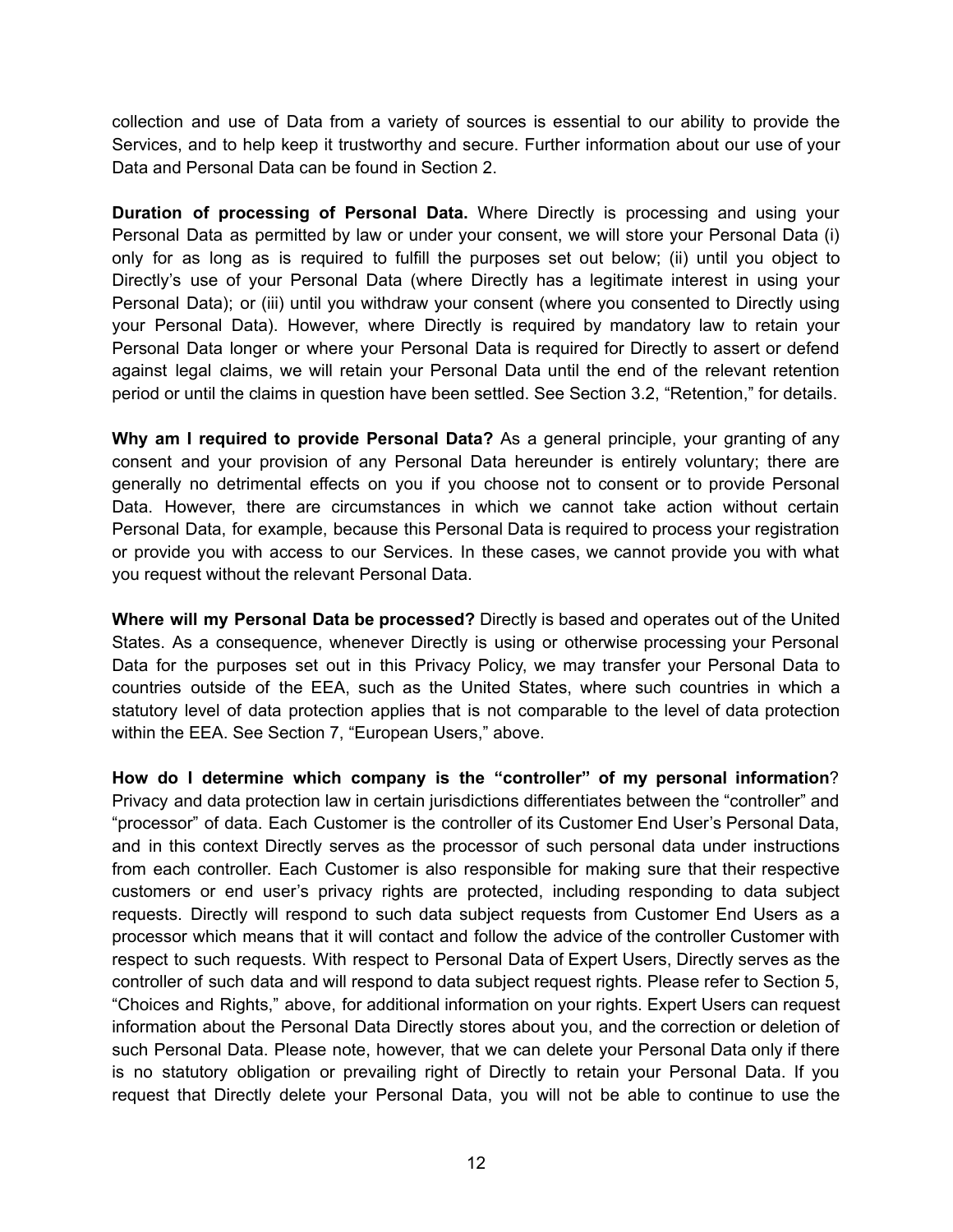Services that requires Directly's use of your Personal Data. See Section 5, "Choices and Rights," above. If you believe that Directly is not processing your Personal Data in accordance with the requirements set out herein or applicable EEA data protection laws, you can at any time lodge a complaint with the data protection authority of the EEA country in which you live or our GDPR Data Protection Representative. See Section 11 for details.

## **12. Appendix A to Privacy Policy: EU-U.S. and Swiss-U.S. Privacy Shield Policy**.

Directly, Inc. ("**Directly**," "we," "our" or "us" dba "Directly Software, Inc.") has subscribed to the EU U.S. Privacy Shield Framework and the Swiss-U.S. Privacy Shield Framework (collectively, "**Privacy Shield**"). Notwithstanding the current invalidation of the Privacy Shield by the European Court of Justice, Directly adheres to the Privacy Shield Principles including the Supplemental Principles (collectively, the "**Privacy Shield Principles**") for Personal Data received from entities in the European Economic Area (the "**EEA**") and Switzerland. This Privacy Shield Policy ("**Privacy Shield Policy**") describes our privacy practices for Personal Data received from the EEA or Switzerland in reliance on the Privacy Shield. This Privacy Shield Policy uses terms which are defined in our Privacy Policy. If there is any conflict between the terms in this Privacy Shield Policy and the Privacy Shield Principles as concerns the Personal Data received under the Privacy Shield, the Privacy Shield Principles shall govern to the extent of the conflict. To learn more about the Privacy Shield program visit [www.privacyshield.gov](http://www.privacyshield.gov), and to view our certification, please visit [www.privacyshield.gov/list](https://www.privacyshield.gov/list).

#### **Privacy Shield Principles**

1. Notice and Choice. Our Privacy Policy describes how we use Personal Data we receive from different sources. This Privacy Shield Policy describes how we process Personal Data covered by the Privacy Shield. If you are a Customer, Directly may act as an agent for you in relation to the Personal Data that you provide or make available to Directly. Directly usually does not have a relationship with any users or customers of our Customers, and each Customer is responsible for ensuring that their users are provided with appropriate notice and choice with respect to their Personal Data.

2. Data Integrity and Purpose Limitation. We only collect Personal Data that is relevant to providing our website and associated Services. We process Personal Data in a way that is compatible with us providing the Services to you, or in other ways, for which we will provide you with notification. We take reasonable steps to ensure that the Personal Data received under the Privacy Shield is needed for Directly to provide its Services, and to ensure data is accurate, complete and current.

3. Accountability for Onward Transfers. Directly may disclose Personal Data to trusted third parties as indicated in the Privacy Policy. Directly requires that its agents and service providers that have access to Personal Data within the scope of this Privacy Shield Policy provide the same level of protection as required by the Privacy Shield Principles. We ensure that our agents process Personal Data received under the Privacy Shield in a manner consistent with our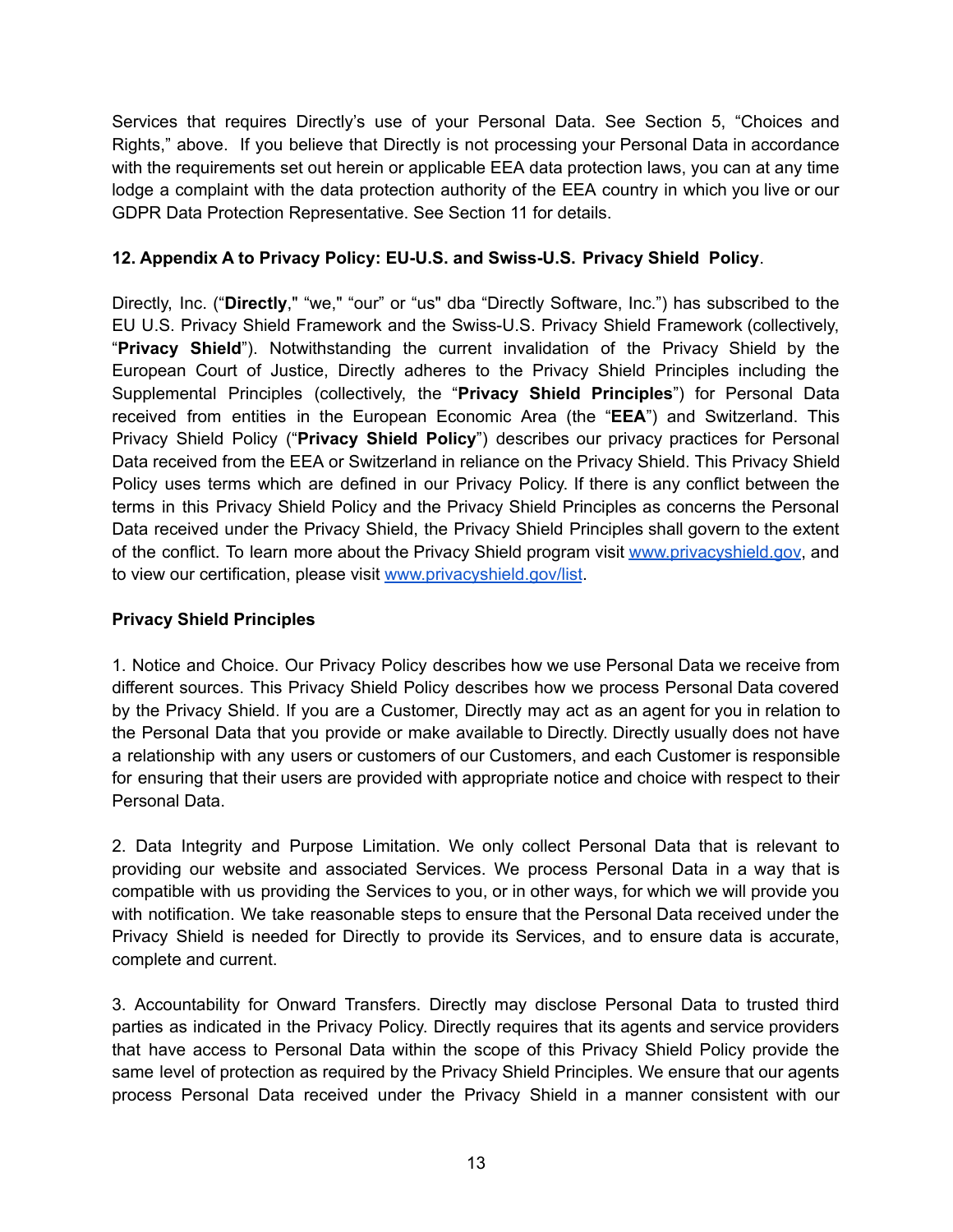obligations under the Privacy Shield Principles, unless we prove that we are not responsible for the event giving rise to the damage. We may need to disclose Personal Data in response to lawful requests by public authorities for law enforcement or national security reasons, when such action is necessary to comply with a judicial proceeding or court order, or when otherwise required by law.

4. Data Security. We use reasonable and appropriate physical, electronic and administrative safeguards to protect Personal Data from loss, misuse and unauthorized access, disclosure, alteration and destruction, taking into account the nature of the Personal Data and the risks involved in processing that information.

5. Access to Personal Data. Our Privacy Policy explains how you may access and/or submit requests to review, correct, update, suppress or delete Personal Data. You can ask to review and correct Personal Data that we maintain about you by completing and submitting a [secure](https://privacyportal-eu.onetrust.com/webform/15281027-03c3-4fd3-9572-f38ab1d30f12/57870379-7e35-47ac-9690-21993bfbdc5a) data [request](https://privacyportal-eu.onetrust.com/webform/15281027-03c3-4fd3-9572-f38ab1d30f12/57870379-7e35-47ac-9690-21993bfbdc5a) web form. We may limit or deny access to Personal Data where providing such access is unreasonably burdensome, expensive under the circumstances or as otherwise permitted by the Privacy Shield Principles. When Directly acts on behalf of its Customers, Directly will assist Users in responding to individuals exercising their rights under the Privacy Shield Principles. **If you are a Customer End User, please contact the Customer directly with your request to access or limit the use or disclosure of your Personal Data.** If you contact us with the name of the Customer to which you provided your Personal Data, we will refer your request to that Customer and support them in responding to your access request.

6. Recourse, Enforcement and Dispute Resolution. We will investigate and attempt to resolve complaints and disputes regarding use and disclosure of Personal Data in accordance with the Privacy Shield Principles. In compliance with the Privacy Shield Principles, Directly, Inc. commits to resolve complaints about our collection or use of your personal information. EU and Swiss individuals with inquiries or complaints regarding our Privacy Shield policy should first contact Directly, Inc. using our secure data [request](https://privacyportal-eu.onetrust.com/webform/15281027-03c3-4fd3-9572-f38ab1d30f12/57870379-7e35-47ac-9690-21993bfbdc5a) web form here. Directly has further committed to refer unresolved Privacy Shield complaints to JAMS, an alternative dispute resolution provider located in the United States. If you do not receive timely acknowledgment of your complaint from us, or if we have not addressed your complaint to your satisfaction, please visit JAMS Privacy Shield Dispute Resolution webpage for more information to file a complaint. The services of JAMS are provided at no cost to you.

7. Contact Information. If you have any questions regarding this Privacy Shield Policy, please contact us by submitting a secure data [request](https://privacyportal-eu.onetrust.com/webform/15281027-03c3-4fd3-9572-f38ab1d30f12/57870379-7e35-47ac-9690-21993bfbdc5a) web form.

8. Changes to this Privacy Shield Policy. This Privacy Shield Policy may be changed from time to time, consistent with the requirements of the Privacy Shield and in accordance with the process described in the Privacy Policy. You can determine when this Privacy Shield Policy was last revised by referring to the "Last Updated and Effective as of" date at the top of this page.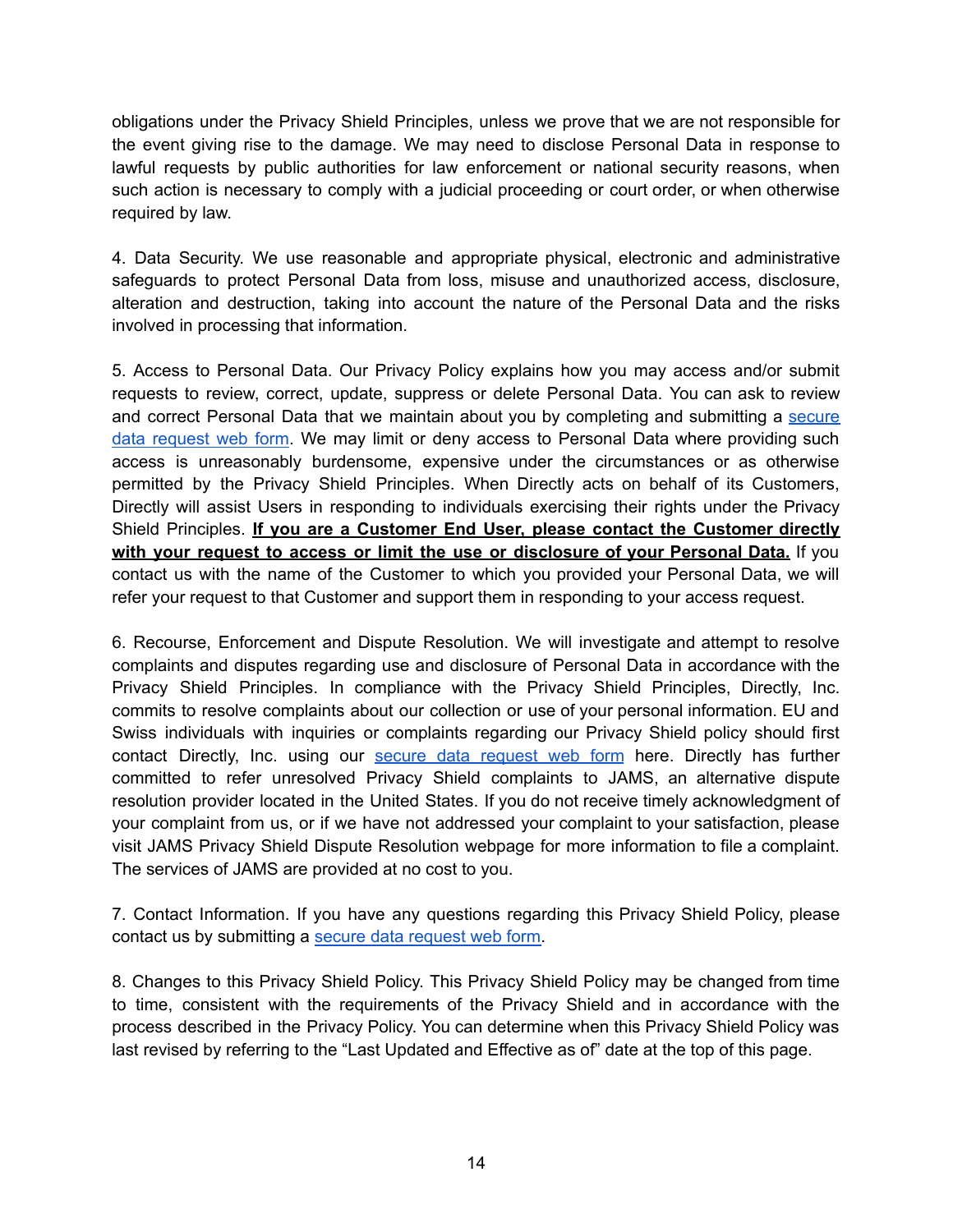# **13. Addendum B to Privacy Policy: Expert User Data Protection Addendum**

This Directly Data Processing Addendum (the "**DPA**") supplements, and is incorporated into, the Terms of Service (the "**Terms**") between Directly and you as an Expert User. The parties agree as follows:

### **1. Purpose and Scope.**

1.1 Except as modified below, the Terms shall remain in full force and effect; if there is any conflict between this DPA and the Terms or any other agreement between the parties, the provisions of this DPA shall take precedence.

1.2 The European Union General Data Protection Regulation 2016/679 ("**GDPR**") requires all Expert Users to contractually undertake certain data protection commitments with respect to Personal Data (as described below) they may Process on Directly's behalf. To ensure compliance with the GDPR, Expert Users must agree to the terms of this DPA.

**2. Definitions.** All capitalized terms used but not defined in this DPA shall have the meaning given to them in the Terms.

2.1 "Confidential Information" means the definition ascribed in the Terms (see Terms, Section 7, Confidential Information).

2.2 "Data Protection Laws" means (a) any applicable law with respect to any Personal Data to which Directly is subject and (b) European Data Protection Laws.

2.3 "Data Subject Request" means a data subject's request to exercise that person's rights under Data Protection Laws in respect of that person's Personal Data, including, without limitation, the right to access, correct, amend, transfer, obtain a copy of, object to the Processing of, restrict the Processing of or delete such Personal Data.

2.4 "European Data Protection Laws" means the GDPR, Directive 2002/58/EC concerning the processing of personal data and the protection of privacy in the electronic communications sector (Directive on privacy and electronic communications), any national laws or regulations implementing the foregoing Directives, any applicable legislation of European Union Member States passed to implement the foregoing and any other applicable data protection, privacy or data security laws or regulations in the European Economic Area, United Kingdom, Switzerland or any other applicable European jurisdiction, in each case, as they may be amended, replaced or supplemented from time to time.

2.5 "Expert User(s)" means a natural person who is a party to this DPA.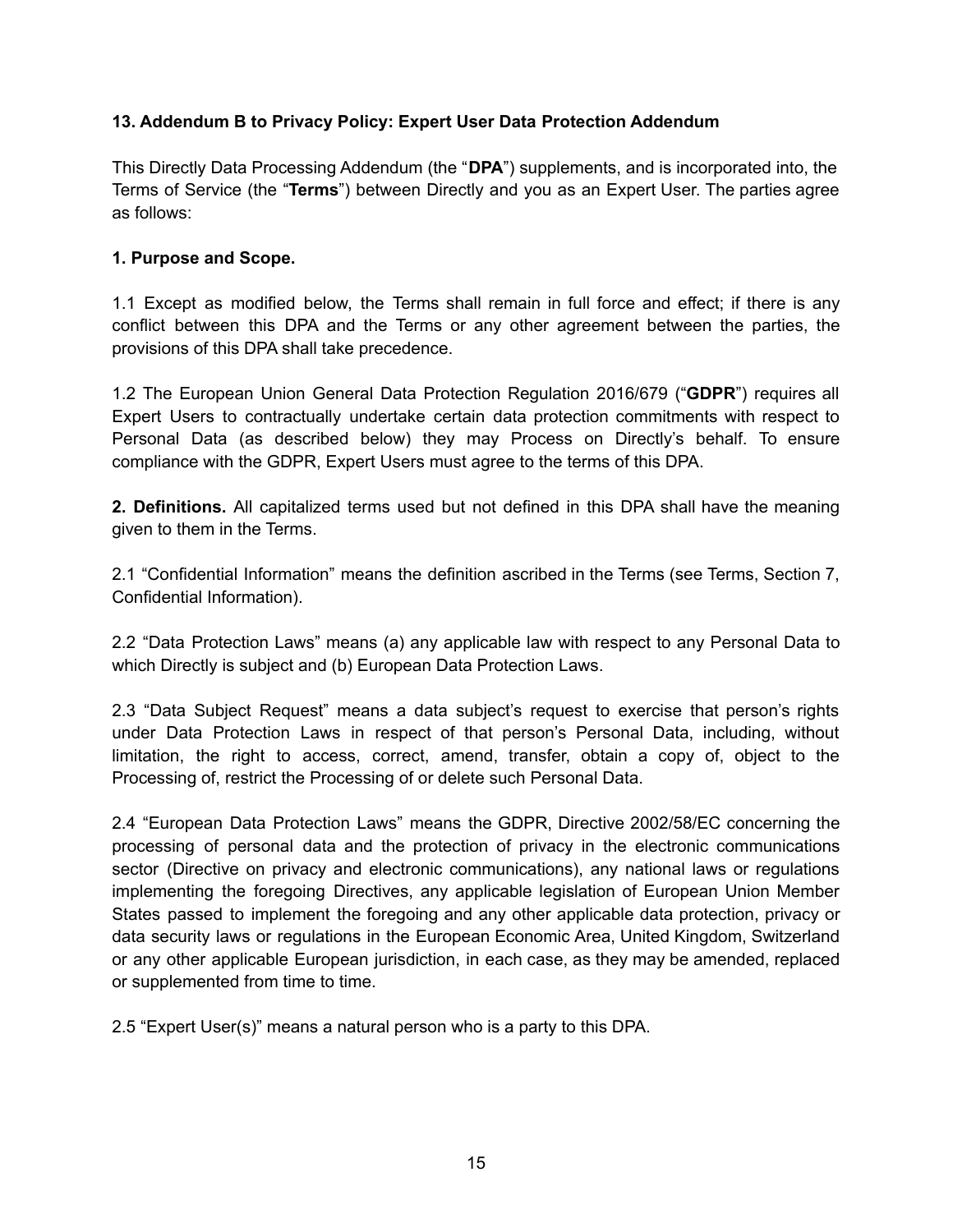2.6 "Personal Data" means any information about an identified or identifiable natural person and any other "personal data" governed by applicable Data Protection Laws that Expert User processes in connection with the Expert User's performance of the Services.

2.7 "Privacy Shield" means the EU-U.S. and Swiss-U.S. Privacy Shield Frameworks established respectively by the European Commission and the United States Department of Commerce and the Swiss Administration and the United States Department of Commerce.

2.8 "Process" means any operation or set of operations which is performed on Restricted Information (as described below) or sets of Restricted Information, whether or not by automated means, such as collection, recording, organization, structuring, storage, adaptation or alteration, retrieval, consultation, use, disclosure by transmission, dissemination or otherwise making available, alignment or combination, restriction, erasure or destruction.

2.9 "Restricted Information" refers collectively to "Confidential Information" and "Personal Data" of any source and includes any information Processed by Expert User in connection with the Expert User's performance of the Services.

2.10 "Security Incident" means a reasonably suspected breach of security leading to the accidental or unlawful destruction, loss, alteration, unauthorized disclosure of, or access to, Personal Data transmitted, stored or otherwise Processed.

2.11 "Services" means Expert's authorized participation, activity and content on and through the platform Directly provides to its customers, including but not limited to, responses relating to tasks and questions about specific products and services for which the Expert is approved.

**3. Your Data Protection Duties.** You acknowledge and agree to the following:

3.1 You will Process Personal Data only in accordance with the Terms, Data Protection Laws and Directly's written instructions communicated by Directly to you from time to time in writing.

3.2 Without limiting the generality of sub-section 3.1, you agree as follows:

3.2.1 You will keep all Restricted Information in strictest confidence and will not copy, use, store, disclose or otherwise Process any Restricted Information except to perform the Services;

3.2.2 You will take appropriate technical and organizational measures (including but not limited to the Expert Standards (which are incorporated herein and may be updated by Directly from time to time)) to ensure the confidentiality, integrity and availability of any computers or other systems that you use to perform the Services and protect against the accidental or unlawful destruction, loss, alteration, unauthorized disclosure of, or access to, any Restricted Information transmitted, stored or otherwise Processed;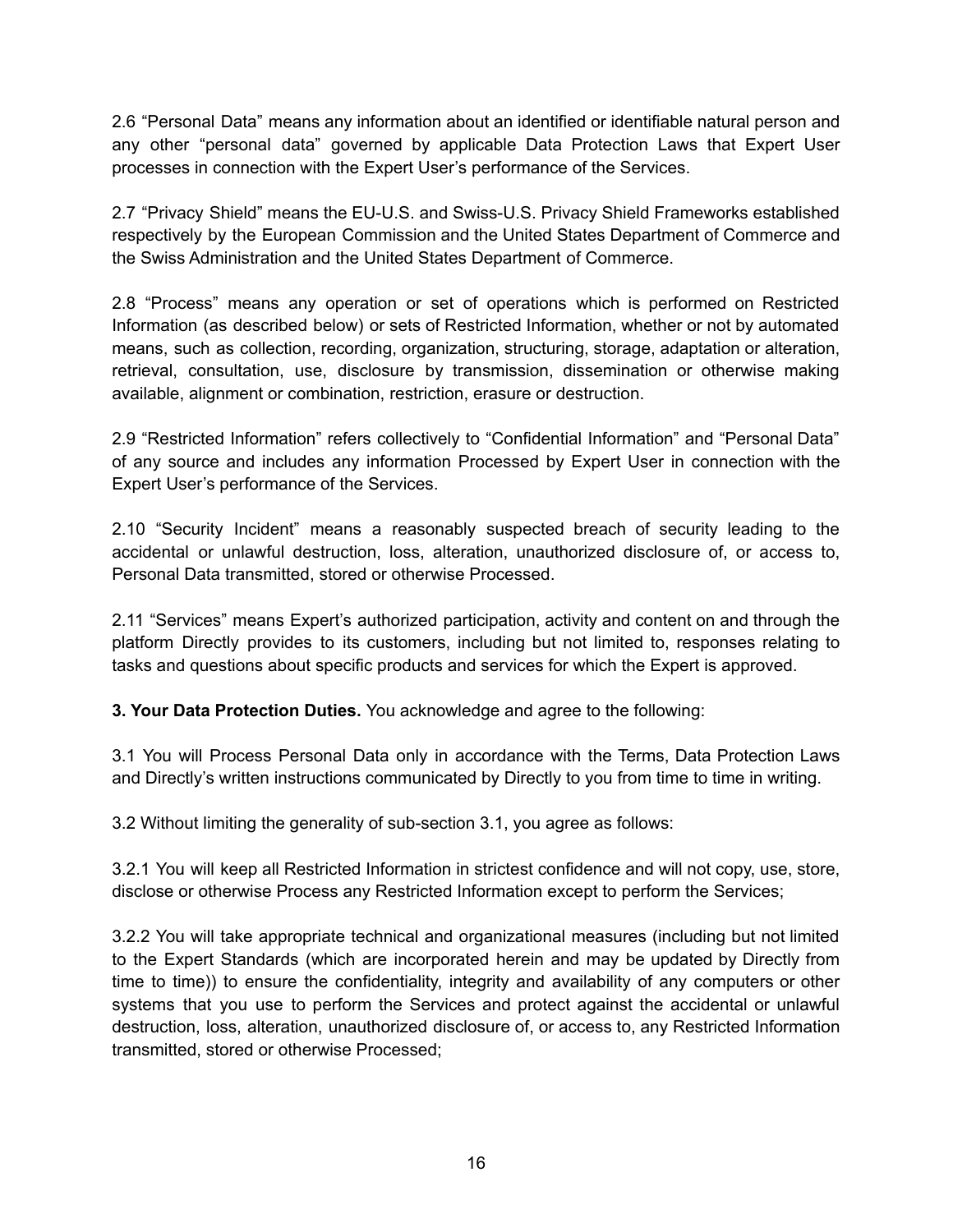3.2.3 You will only subcontract, delegate or engage any other individual or entity to assist with performance of the Services with the prior written approval of Directly, and pursuant to the completion of a prior data protection and security audit, the implementation of additional data protection and security safeguards and other such measures as Directly reasonably determines is necessary under applicable law.

3.2.4 You will only subcontract, delegate or engage any other individual or entity to assist with performance of the Services with the prior written approval of Directly, and pursuant to the completion of a prior data protection and security audit, the implementation of additional data protection and security safeguards and other such measures as Directly reasonably determines is necessary under applicable law.

3.2.5 You will make available to Directly all information necessary to demonstrate compliance with the obligations set forth in this DPA and the Data Protection Laws and to allow Directly to conduct audits, including inspections, of your compliance with the obligations set forth in this DPA;

3.2.6 If instructed by Directly, you agree to promptly notify Directly and cooperate to provide the circumstances underlying any receipt or access of Personal Data and to confirm you have promptly and permanently deleted any such Personal Data in your possession, together with any existing copies, unless directed otherwise;

3.2.7 If you receive any request, demand or inquiry regarding Personal Data ("**Personal Data Request**") other than from Directly, including, without limitation, any Data Subject Request or other request received from a regulator or other governmental body, you agree to NOT respond to any such Personal Data Request except in accordance with Directly's written instructions or as otherwise required by the Data Protection Laws;

3.2.8 You will promptly and without undue delay cooperate, assist and take such action as Directly may reasonably request to allow Directly to fulfil its obligations to Customers and their Data Subjects or under Data Protection Laws in respect of such a Personal Data Request, including, without limitation, meeting any deadlines imposed by such obligations; you will notify Directly without undue delay and in no event later than 48 hours upon your becoming aware of a Security Incident, and provide Directly with sufficient information to allow it to meet any legal or contractual obligations to report the Security Incident;

3.2.9 You will cooperate with Directly and its authorized agents and representatives to take such reasonable steps as are directed by Directly to assist in the investigation, mitigation and remediation of any Security Incident;

3.2.10 You will provide reasonable assistance to Directly and its Customers with any data protection impact assessments, and prior consultations with Supervising Authorities or other competent data privacy authorities, which Directly or its Customer reasonably considers to be required by the Data Protection Laws;